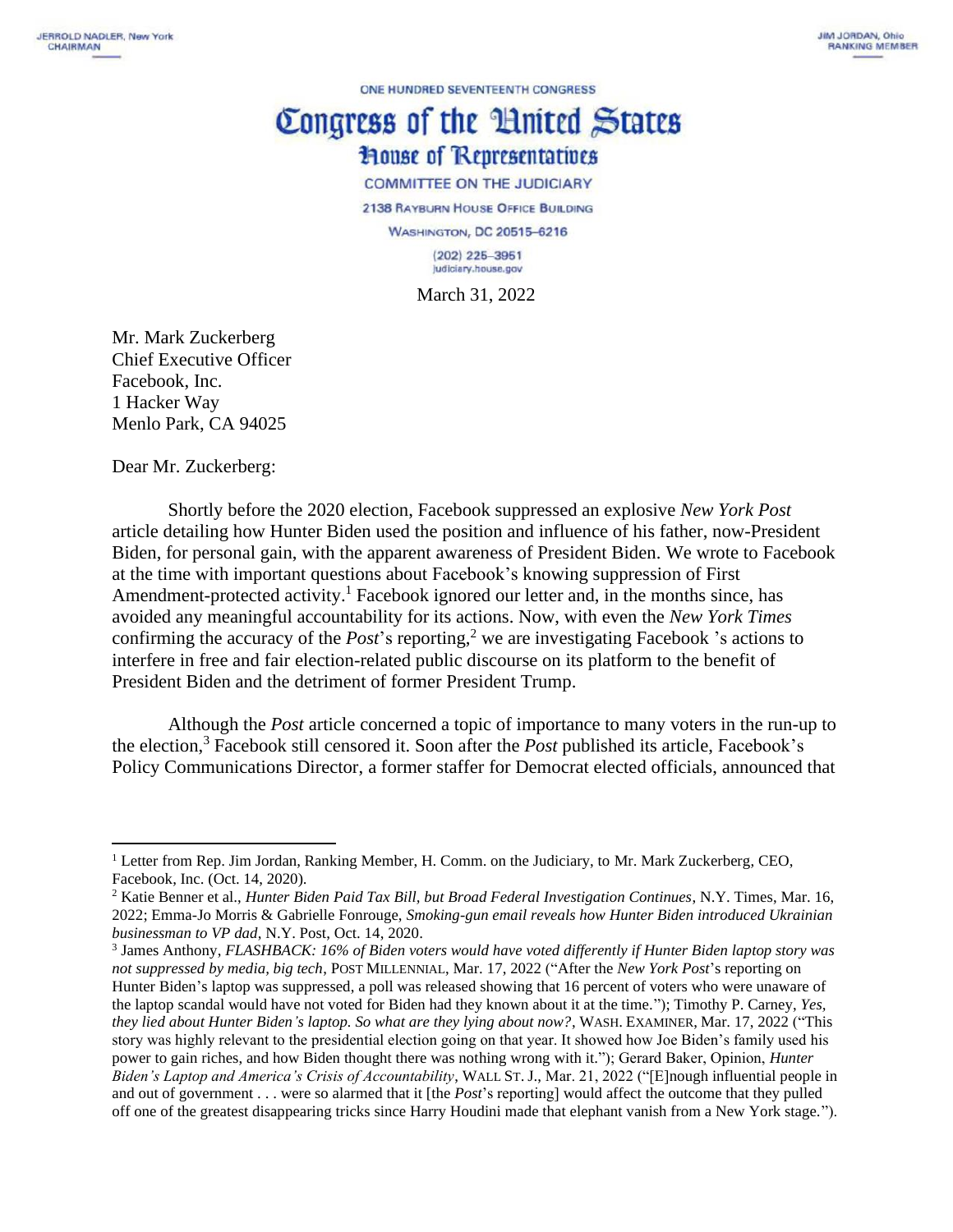Facebook was "reducing its distribution on our platform."<sup>4</sup> Facebook presumably did this because "it s[aw] 'signals'" that the *Post* story was "false."<sup>5</sup> As far as we know, Facebook has never identified or explained these "signals." Instead, Facebook announced that the article would be "eligible to be fact checked by [the company's] third-party fact checking partners";<sup>6</sup> however, Facebook has never revealed the results of this fact-check, or even whether it occurred.

The *Post* article was likely to have significant implications for the presidential election. It detailed how Hunter Biden leveraged his father's influence as then-Vice President for personal gain. When Hunter Biden served on the board of Burisma, a Ukrainian company, a company executive asked him to "use [his] influence" to stop a domestic Ukrainian investigation into Burisma.<sup>7</sup> Another time, the same executive thanked Hunter Biden for arranging a meeting with then-Vice President Biden.<sup>8</sup> Eight months after that, Vice President Biden pressured the Ukrainian government to fire a prosecutor who was investigating Burisma,<sup>9</sup> a firing about which Vice President Biden later bragged. <sup>10</sup> The *Post* article challenged President Biden's claim that he had "never spoken to [his] son about his overseas business dealings."<sup>11</sup>

Although the *Post* explained exactly how it obtained the emails on which it reported and included pictures of certain emails,<sup>12</sup> Facebook still suppressed the article. The mainsteam media followed Facebook's lead, wrongly claiming the *Post* story was "disinfo" and unverified.<sup>13</sup>

It appears that Facebook knowingly and deliberately used its platform to control electionrelated information accessible to the American people shortly before the 2020 election, and that Facebook did so to the primary benefit of then-Vice President Biden. Facebook's actions helped shield Vice President Biden from increased scrutiny about the impropriety detailed in the *Post* article. In addition, Facebook's actions gave rise to other news outlets, tech platforms, and even Biden himself dismissing the *Post* story as disinformation or untrue—when, in fact, it had never been rebutted. This irresponsible conduct demands a thorough investigation so that we may understand how Big Tech wields its enormous power over the free flow of information to the detriment of free and fair elections.

<sup>4</sup> Tweet by Andy Stone, Policy Communications Director, Facebook, Twitter.com (Oct. 14, 2020, 11:10 a.m.), https://twitter.com/andymstone/status/1316395902479872000 [hereinafter "Stone Tweet"].

<sup>5</sup> Shannon Bond, *Facebook And Twitter Limit Sharing 'New York Post' Story About Joe Biden*, NPR, Oct. 14, 2020 ("Stone said Facebook sometimes takes this step [of limiting distribution] if it sees 'signals' that something gaining traction is false, to give fact-checkers time to evaluate the story before it spreads widely. He did not give more detail on what signals Facebook uses or how often it takes this approach.").

<sup>6</sup> Stone Tweet, *supra* note 4.

<sup>7</sup> Morris & Fonrouge, *supra* note 2.

<sup>8</sup> *Id.*

<sup>9</sup> *Id.*

<sup>10</sup> *Id.*; *see also* Council on Foreign Relations, Foreign Affairs Issue Launch with Former Vice President Joe Biden (Jan. 23, 2018), https://www.cfr.org/event/foreign-affairs-issue-launch-former-vice-president-joe-biden.

<sup>11</sup> Morris & Fonrouge, *supra* note 2.

<sup>12</sup> *Id.*

<sup>13</sup> Joe Concha, Opinion, *Media's pre-election burial of Hunter Biden story proves dereliction of duty*, THE HILL, Dec. 11, 2020 (listing news sources that downplayed or tried to cast doubt on the *Post* story); *see also* Nikolas Lanum, *FLASHBACK: MSNBC, CNN, CBS told viewers Hunter Biden laptop story was Russian disinformation*, FOX NEWS, Mar. 21, 2022.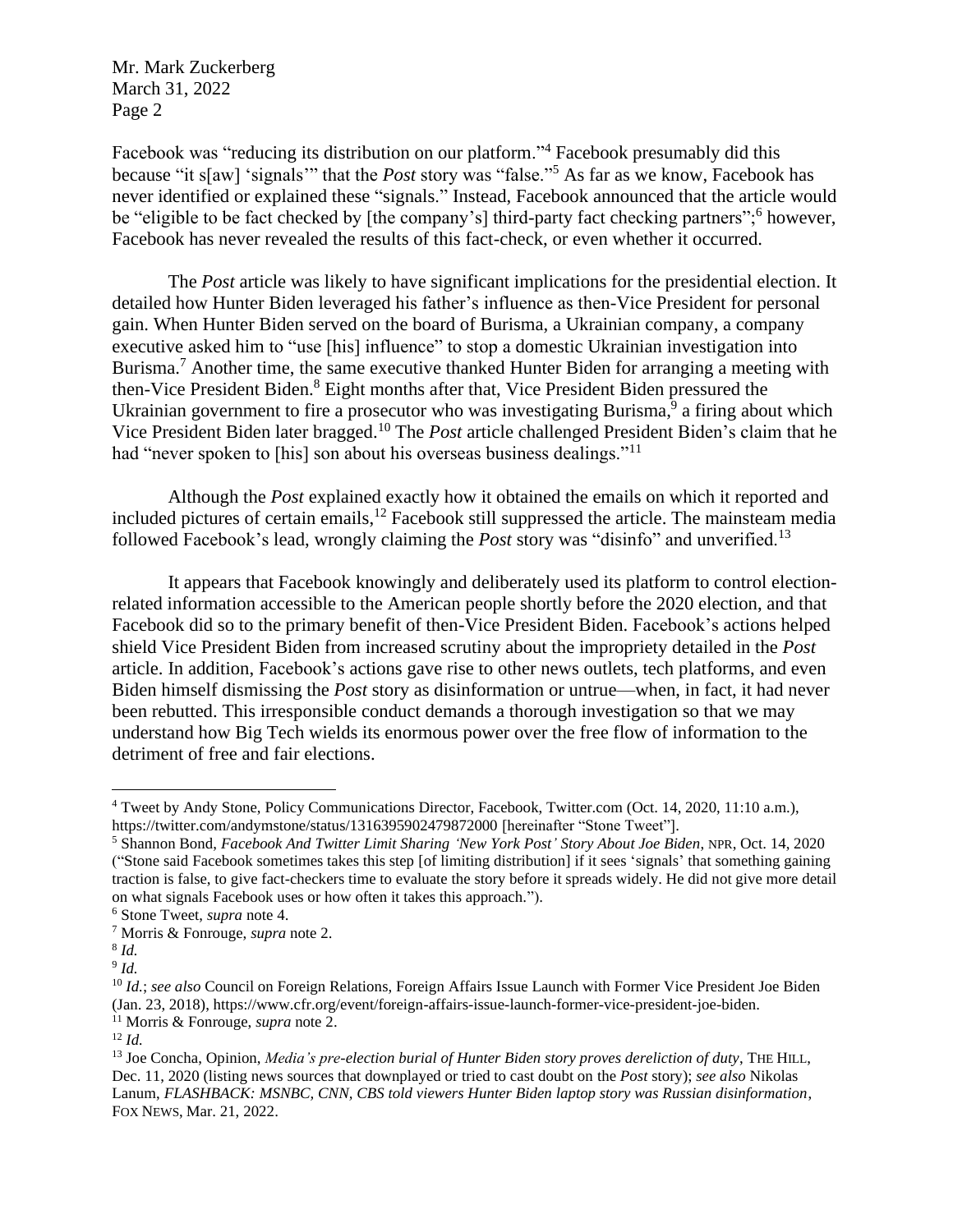Big Tech is out to get conservatives. Facebook's suppression of the *Post* article detailing Biden family wrongdoing only underscores that point. Given the importance of these issues, we request the following documents and information:

- 1. All documents and communications between October 1, 2020, and the present referring or relating to Facebook's decision to reduce the dissemination of the *New York Post* article on its platform and what factors, including any "signals," Facebook considered in this decision.
- 2. All documents and communications between October 1, 2020, and the present referring or relating to Facebook's or its third-party partners' efforts to fact check the *New York Post* article.
- 3. All documents and communications between October 1, 2020, and the present between or among any employee or contractor of Facebook and any individual affiliated with the Biden campaign or the Democrat National Committee referring or relating to Facebook's decision to reduce the dissemination of the *New York Post* article on its platform.
- 4. All documents and communications between October 1, 2020, and the present between or among any employee or contractor of Facebook and any employee or contractor of any other social media company referring or relating to Facebook's decision to reduce the dissemination of the *New York Post* article on its platform.
- 5. All documents and communications between October 1, 2020, and the present between or among any employee or contractor of Facebook and any employee or contractor of any media organization referring or relating to Facebook's decision to reduce the dissemination of the *New York Post* article on its platform.
- 6. All documents and communications between October 1, 2020, and the present referring or relating to Facebook's decision to report, or not report, its actions to the Federal Election Commission as an in-kind contribution to the Biden campaign.
- 7. Identify which employee(s) of Facebook made the decision to reduce the dissemination of the *New York Post* article on its platform.
- 8. Explain how Facebook's actions in reducing the dissemination of the *New York Post* article on its platform is not a publisher function for purposes of section 230 of the Communications Decency Act.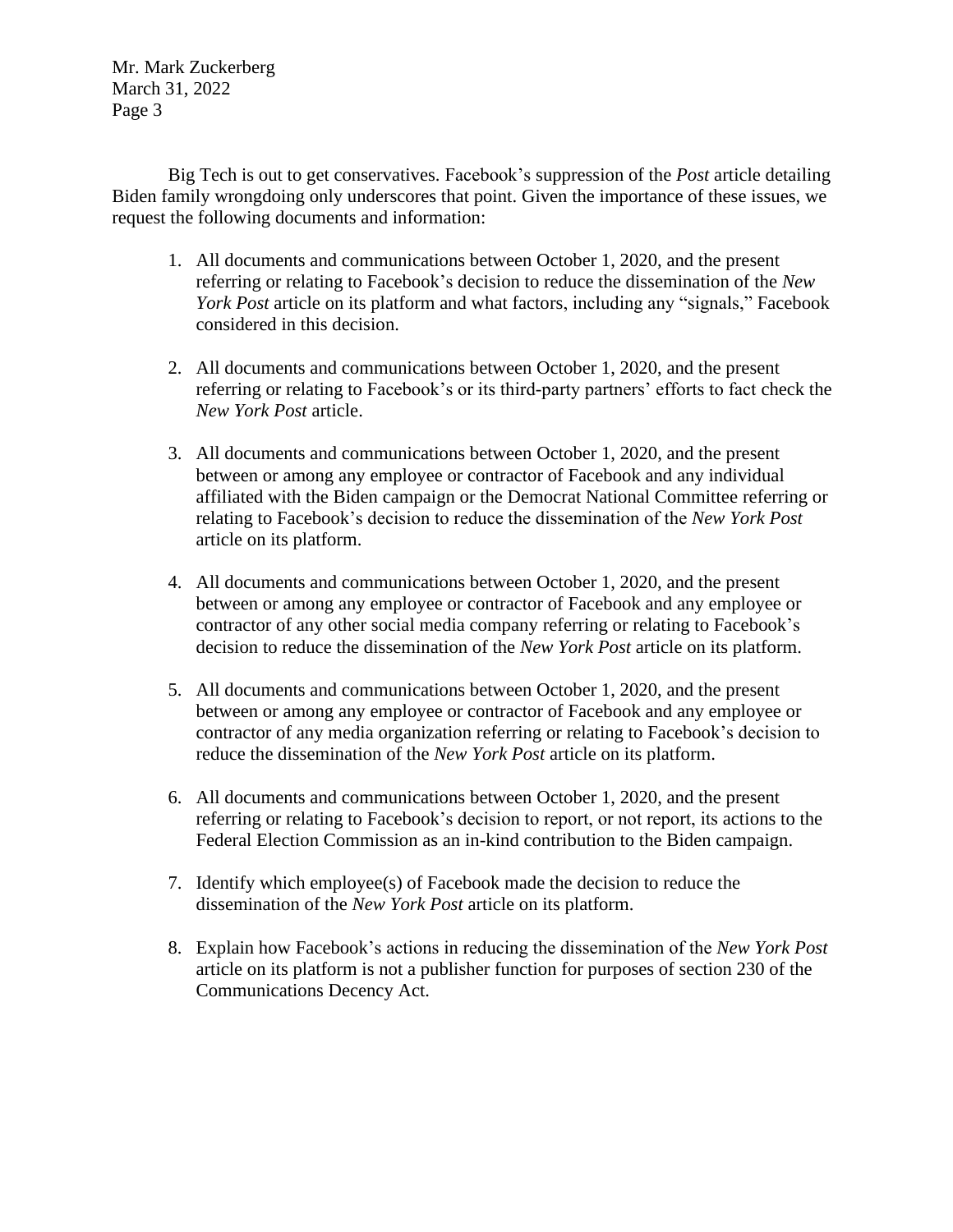Please produce these documents and information as soon as possible but no later than 5:00 p.m. on April 14, 2022. Thank you for your prompt attention to this matter.

Lerdan

Louie Gohmert Darrell Issa Member of Congress Ranking Member

Ken Buck

**Ken Buck** Matt Gaetz Ranking Member Member Member of Congress Subcommittee on Antitrust, Commercial and Administrative Law

Mike Johnson **Andy Biggs** Ranking Member **Ranking Member** Civil Rights and Civil Liberties and Homeland Security

Ranking Member Wender Member Member Subcommittee on Immigration and Citizenship

Sincerely,

e Chal

Jim Jordan Steve Chabot Ranking Member Member of Congress

Subcommittee on Courts, Intellectual Property, and the Internet

Subcommittee on the Constitution, Subcommittee on Crime, Terrorism

Tom McClintock W. Gregory Steube